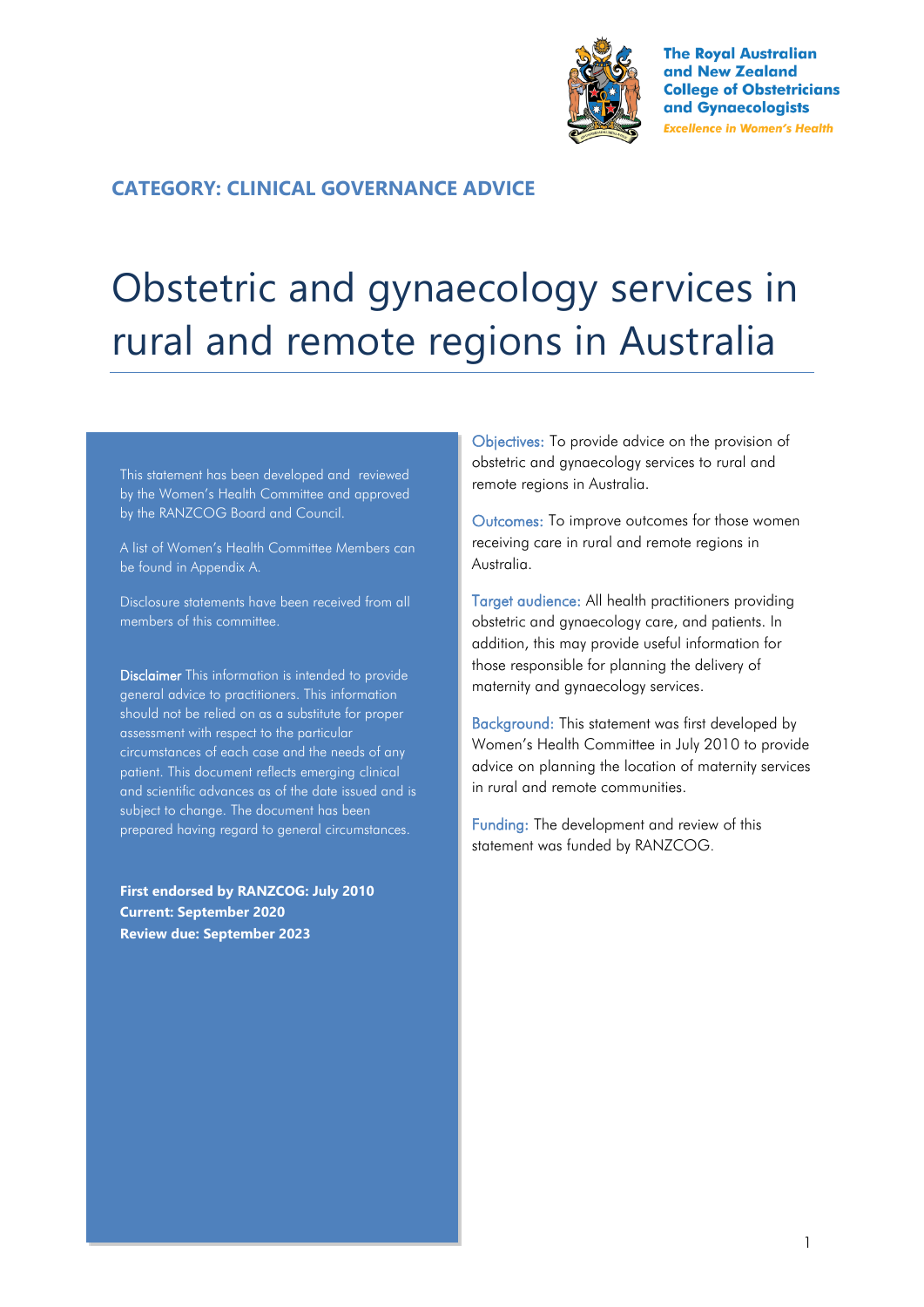# **Table of Contents**

| $\mathbf{1}$ . |                                                                                                     |  |  |  |  |
|----------------|-----------------------------------------------------------------------------------------------------|--|--|--|--|
| 2.             |                                                                                                     |  |  |  |  |
| 3.             |                                                                                                     |  |  |  |  |
| 4.             |                                                                                                     |  |  |  |  |
|                |                                                                                                     |  |  |  |  |
|                | 4.1.1 What should be the role of rural and remote GP obstetricians in the maternity care workforce? |  |  |  |  |
|                | 4.1.2 What should be the role of Provincial O&G Specialists in the maternity care workforce?  5     |  |  |  |  |
|                | 4.1.3 What are the overall workforce issues in rural and remote communities in Australia?  5        |  |  |  |  |
|                | 4.1.4 What are the community issues in rural and remote communities in Australia?                   |  |  |  |  |
| 5.             |                                                                                                     |  |  |  |  |
| 6.             |                                                                                                     |  |  |  |  |
|                |                                                                                                     |  |  |  |  |
|                |                                                                                                     |  |  |  |  |
|                |                                                                                                     |  |  |  |  |
|                |                                                                                                     |  |  |  |  |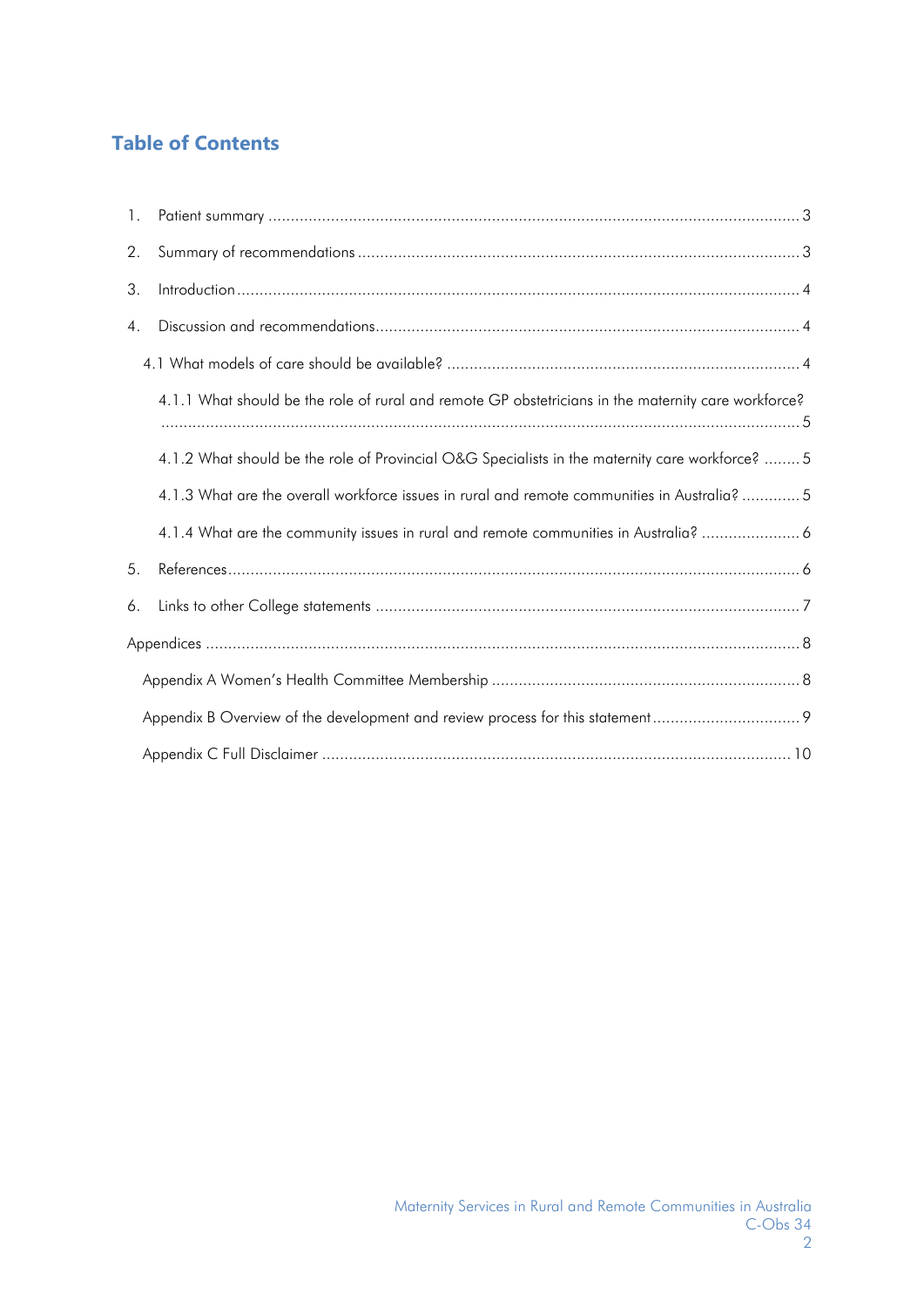# <span id="page-2-0"></span>**1. Plain language summary**

Many women and their families live outside of larger cities and towns in Australia. Most will wish to have their health care managed close to their home and support networks, while still receiving the safest and best evidence-based care possible.

Some women will have risk factors that may mean their care is best managed in a larger centre with increased resources and support services. For this reason, assessment of each individual woman and her own circumstances is important and should be undertaken by experienced and skilled health practitioners as early as possible in women's care. For the benefit of all women, their families and rural communities, every effort should be made by authorities to promote and sustain safe health services in rural and regional areas.

# <span id="page-2-1"></span>**2. Summary of recommendations**

| Recommendation 1                                                                                                                                                                                                      | Grade                             |
|-----------------------------------------------------------------------------------------------------------------------------------------------------------------------------------------------------------------------|-----------------------------------|
| Care for women in rural and remote Australia should be delivered<br>collaboratively between all approved providers of healthcare, working together<br>to support rural O&G services.                                  | Consensus-based<br>recommendation |
| <b>Good Practice Note</b>                                                                                                                                                                                             | Grade                             |
| Each health care service in rural and remote areas should establish risk<br>assessment and referral criteria for women and newborn babies if offering<br>maternity services based on RANZCOG guidelines.              | Good Practice Note                |
| <b>Recommendation 2</b>                                                                                                                                                                                               | Grade                             |
| Each woman should be assessed individually and on an ongoing basis<br>throughout her health care. All relevant members of her healthcare team<br>should be involved in the process of assessment.                     | Consensus-based<br>recommendation |
| <b>Recommendation 3</b>                                                                                                                                                                                               | Grade                             |
| Rural GP obstetricians should have a leading role in the development of<br>maternity service policies/protocols/guidelines to guide the appropriate level of<br>care for pregnant women, based on RANZCOG guidelines. | Consensus-based<br>recommendation |
| <b>Good Practice Note</b>                                                                                                                                                                                             | Grade                             |
| To help sustain a rural healthcare workforce, conditions of employment should<br>be balanced to reduce the disparity of work conditions between urban and rural<br>and remote practitioners.                          | Good Practice Note                |
| <b>Recommendation 4</b>                                                                                                                                                                                               | Grade                             |
| Appropriate support for and access to Continuing Professional Development<br>Practice Improvement activities are essential in maintaining a well skilled rural                                                        | Consensus-based<br>recommendation |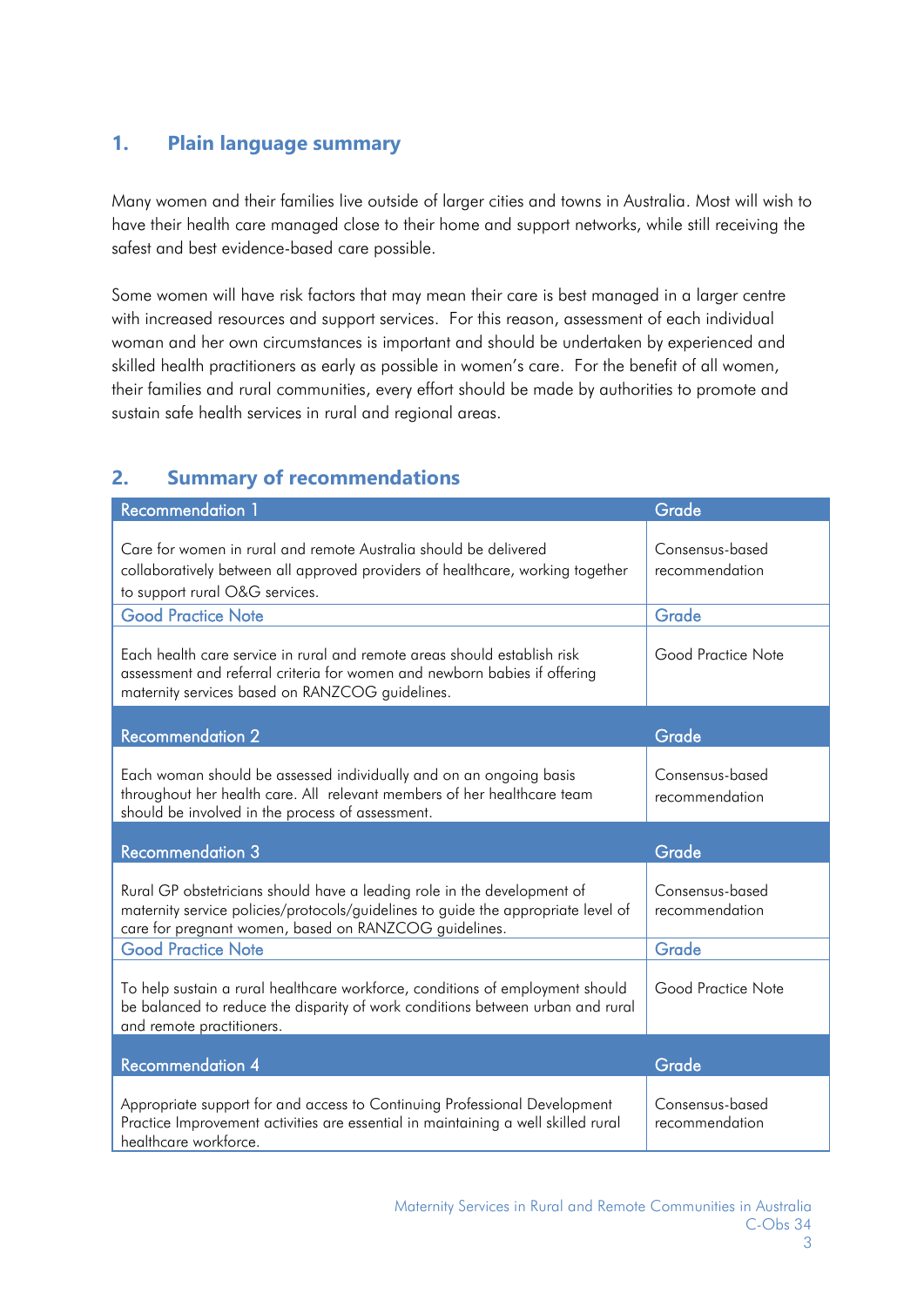# <span id="page-3-0"></span>**3. Introduction**

The health care needs of rural populations must be met within a context of competing social, political, and financial priorities and significant limitations in workforce and health resources availability. Each community should be assessed, according to determined guidelines, taking into consideration local resources in planning the obstetric and gynaecology (O&G) services in rural and remote communities.

It is widely accepted that women and their families experience unique issues and challenges associated with their geographic isolation. The combined impact of fewer resources, decreased access to services, limited availability of health professionals, poorer health status, lower socioeconomic status, distance and the need for travel, mean that rural and remote communities and the health challenges they face are significantly different from those that confront metropolitan Australia. These differences mean that health care planning, program development and service delivery need to be based on innovative, flexible, and locally appropriate solutions.

RANZCOG supports the continuing efforts to address O&G service delivery and multidisciplinary workforce issues.

## <span id="page-3-1"></span>**4. Discussion and recommendations**

#### <span id="page-3-2"></span>4.1 Availability of O&G services.

Care for women in rural and remote Australia should be delivered collaboratively between O&G specialists, GP Obstetricians, Midwives, Aboriginal health providers and other healthcare providers, all working together to support rural O&G services.

Health care providers cannot act in isolation if optimal outcomes are to be achieved. Shared care arrangements between various members of the collaborative care team should be encouraged and well defined according to locally agreed protocols. Each health care service in rural and remote areas should establish risk assessment and referral criteria for all women and newborn babies if offering maternity services. Each woman should be assessed individually and on an ongoing basis throughout her healthcare. All members of her healthcare team should be involved in the process of assessment adhering to local and national guidelines. This includes GP obstetricians, specialist obstetricians, anaesthetic doctors and midwives.

Communities should be well informed regarding the level of O&G, neonatal and anaesthetic care services available locally, and how these services are supported at regional and tertiary levels. Women and their health carers must be cognisant of the possible limitations of local services if unexpected complications arise.

There should be regular opportunities for all the carers to be involved in interdisciplinary meetings including telehealth on a regular basis to optimise the care for women and to review the outcomes of the services.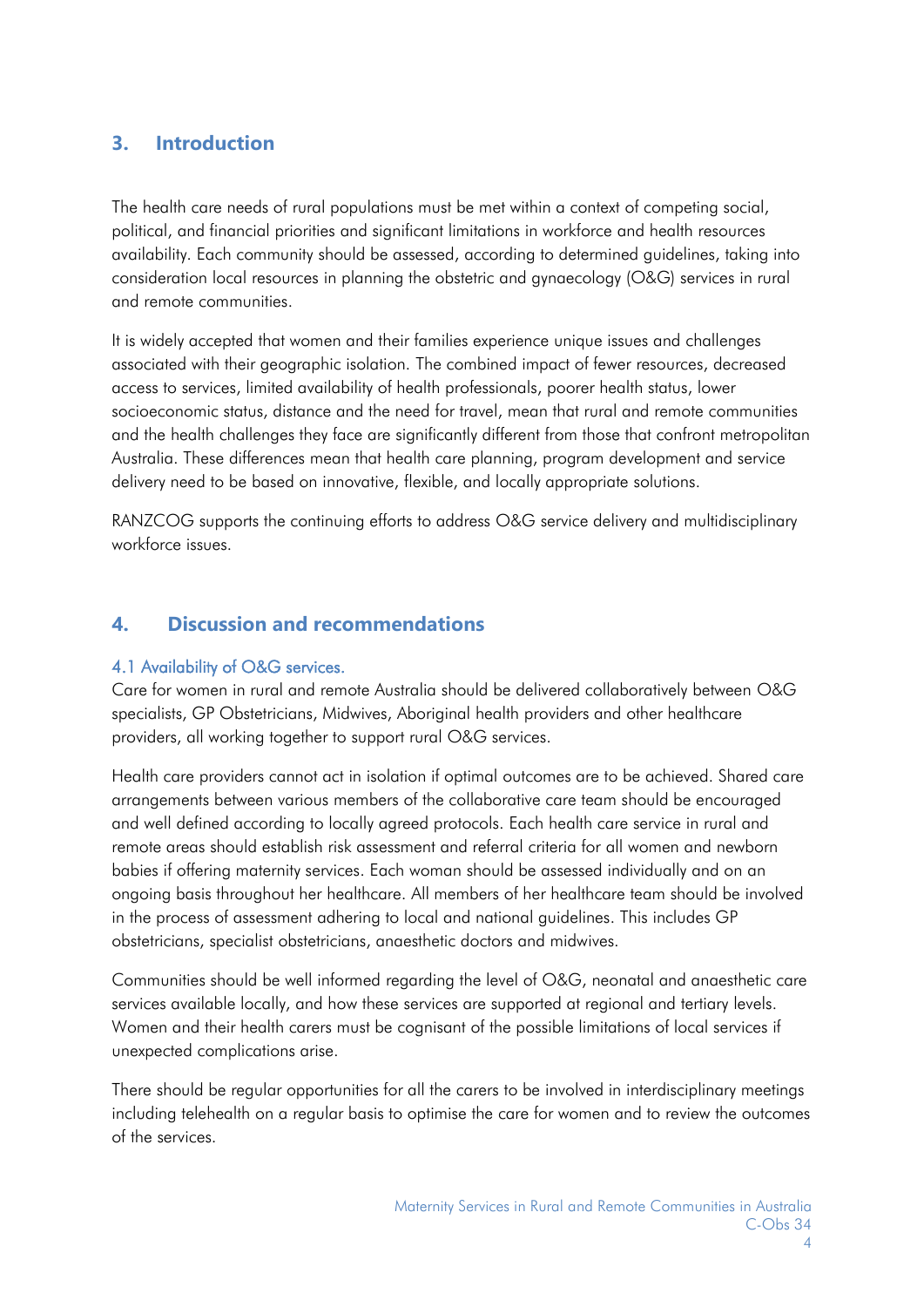## <span id="page-4-0"></span>4.1.1 What should be the role of rural and remote GP obstetricians in the O&G workforce?

- In many rural and remote areas, GP obstetricians are lead figures in the maintenance of maternity care services. They often also fulfil other essential community roles such as providing anaesthetic and/or paediatric services. Hence the loss of a GP obstetrician can have a significant impact on the community.
- Rural GP obstetricians should have a leading role in the development of maternity service policies/protocols/guidelines to guide the appropriate level of care for pregnant women. These local policies should be based on RANZCOG guidelines.
- Rural GPs practicing O&G, and other procedural activities, should be supported with the appropriate resources to fulfil ongoing education and skills maintenance requirements for College re-certification and for reaccreditation of hospital procedural clinical privileges.
- Rural GP obstetricians should be supported to access adequate leave for study and recreational purposes.

### <span id="page-4-1"></span>4.1.2 What should be the role of Regional Fellows in the O&G workforce?

- Specialist obstetricians and avnaecologists have a key role in provision of regional O&G services. Specialists in the rural and remote areas work with other healthcare providers including GPs, midwives, Aboriginal health providers and others approved by local health services. In addition to their clinical expertise, specialist obstetricians and gynaecologists contribute to health care services with roles in clinical leadership, education, training,and clinical governance activities. These activities should be outlined in their position description and adequately remunerated particularly for VMOs and staff specialists.
- Regional O&G specialists should have support to access continuing professional development. Practice Improvement activities are essential in maintaining a well skilled rural specialist workforce.
- Reliable and affordable locum support for Regional O&G specialists is needed to provide continuity of high-quality regional specialist services for the community they service, and to allow adequate relief for study and recreational purposes.

## <span id="page-4-2"></span>4.1.3 What are the overall workforce issues in remote and rural communities in Australia?

- A major workforce issue in remote and rural areas is a ongoing shortage of staff, with significant disparities when compared to metropolitan centres. In some communities, there can also be a high staff turnover. Strategies to support recruitment and retention of clinical staff to these communities must remain a high priority at all levels of college, all levels of government, local health authorities and medical schools.
- To help sustain a rural O&G workforce, conditions of employment should be balanced to reduce the disparity of work conditions between urban and rural and remote practitioners. This should include both access to leave and remuneration. Careful consideration of oncall arrangements for specialist and GP obstetricians is essential to maintain safe working conditions and a sustainable work/life balance.
- Monitoring the quality of O&G service provision is important to maintain high care standards. Women from rural and remote communities should have *equitable access* to quality services provided by healthcare workers.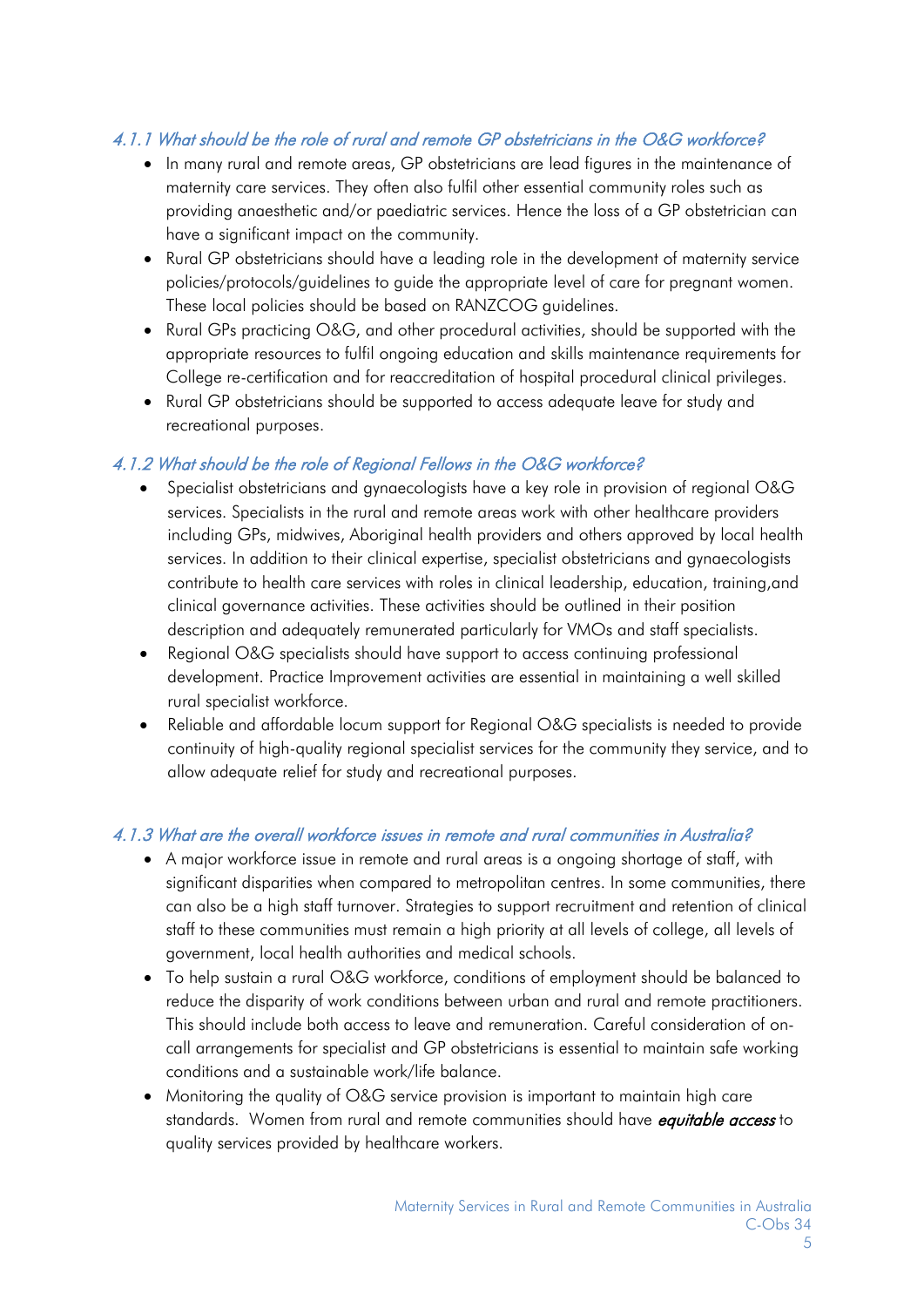• Funding models should support the use of modern communication technology (e.g. telehealth and videoconferencing facilities) to assist in efficient and optimal management of complex problems, including obstetric, social (e.g. child protection) and neonatal care.

#### <span id="page-5-0"></span>4.1.4 What are the community issues in remote and rural communities in Australia?

- Access to efficient emergency transport services is critical to provision of high-quality rural O&G services.
- For women who must relocate to access higher level health care for themselves or newborn, they and their support network can experience significant stress. Aboriginal and/or Torres Strait Islander women may face further cultural challenges and adequate social and culturally appropriate emotional support should be provided. For all women, there should be appropriate travel and accommodation assistance to minimise the burden imposed by the need for relocation. Support should also be provided for the woman's support person to accompany her.

A significant proportion of women in rural and remote communities are Aboriginal and/or Torres Strait Islander. In addition to all the challenges faced by their location, Aboriginal and/or Torres Strait Islander women face a myriad of other challenges that further impact on their maternal health and outcomes. Caregivers need to be cognisant of these challenges and ensure their own cultural competence in providing care for this group of women. Further information can be found in the RANZCOG E-Climate module Aboriginal and Torres Strait Islander Health <https://www.climate.edu.au/>

Aboriginal and Torres Strait Islander women living in remote communities are usually transferred to a larger centres for confinement. This disruption from their own community and support network can have negative impacts for the woman, her family and community. Community discussion of "Birthing on Country" models involving all stakeholders have occurred and will continue to evolve.<sup>1</sup> The priority however at all times should be on the physical and cultural safety of the mother and her baby.

The burden of perinatal mental health disorders are also disproportionately higher in rural and remote communities. Yet the availability and access to mental health services is often very limited or are not available. Perinatal depression can be a life-threatening condition for both the mother and her baby. There must be particular effort made to address this very important issue in rural and remote communities, including the consideration of the use of modern communication technology such as telehealth.

# <span id="page-5-1"></span>**5. References**

1. Kildea S, Tracy S, Sherwood J, Magick-Dennis F, Barclay L. Improving maternity services for indigenous women in Australia: moving from policy to practice. The Medical journal of Australia. 2016;205(8):374-97.

2. National Health and Medical Research Council. NHMRC additional levels of evidence and grades for recommendations for developers of guidelines. Canberra2009.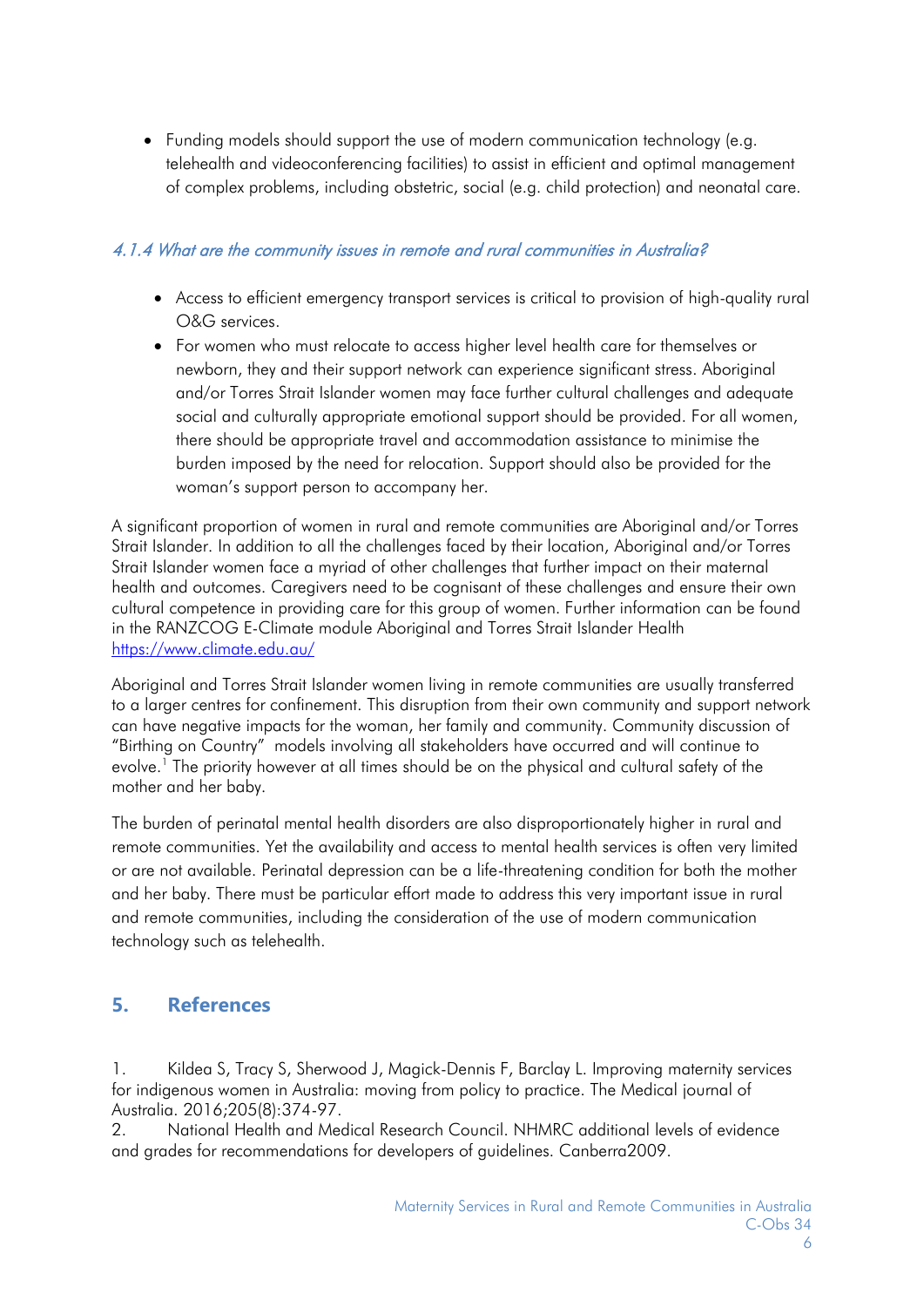# <span id="page-6-0"></span>**6. Links to other College statements**

Locum [Positions in Specialist Obstetric and Gynaecological Practice in ANZ \(Guidelines\) \(WPI 12\)](https://www.ranzcog.edu.au/Statements-Guidelines/Workforce-and-Practice-Issues/Locum-Positions-in-Specialist-Obstetric-and-Gynaec) [Evidence-based Medicine, Obstetrics and Gynaecology \(C-Gen 15\)](https://www.ranzcog.edu.au/Statements-Guidelines/General/Evidence-based-Medicine,-Obstetrics-and-Gynaecolog)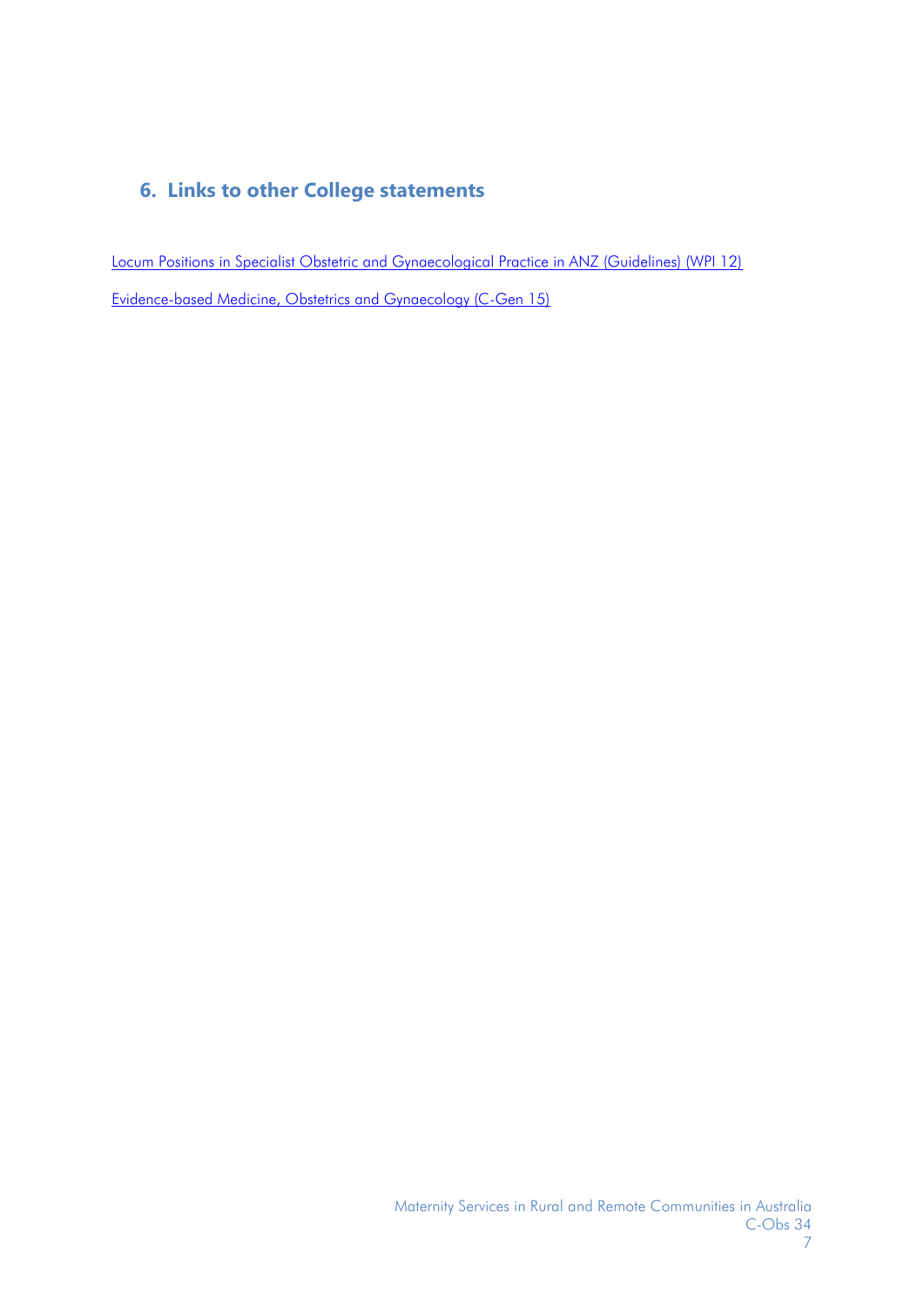# <span id="page-7-0"></span>**7. Appendices**

#### <span id="page-7-1"></span>Appendix A Women's Health Committee Membership

| <b>Name</b>                       | <b>Position on Committee</b>          |
|-----------------------------------|---------------------------------------|
| Professor Yee Leung               | Chair and Board Member                |
| Dr Gillian Gibson                 | Deputy Chair, Gynaecology             |
| Dr Scott White                    | Deputy Chair, Obstetrics              |
| Associate Professor Ian Pettigrew | Member and EAC Representative         |
| Dr Kristy Milward                 | Member and Councillor                 |
| Dr Will Milford                   | Member and Councillor                 |
| Dr Frank O'Keeffe                 | Member and Councillor                 |
| Professor Sue Walker              | Member                                |
| Dr Roy Watson                     | Member and Councillor                 |
| Dr Susan Fleming                  | Member and Councillor                 |
| Dr Sue Belgrave                   | Member and Councillor                 |
| Dr Marilyn Clarke                 | <b>ATSI Representative</b>            |
| Associate Professor Kirsten Black | Member                                |
| Dr Thangeswaran Rudra             | Member                                |
| Dr Nisha Khot                     | Member and SIMG Representative        |
| Dr Judith Gardiner                | Diplomate Representative              |
| Dr Angela Brown                   | Midwifery Representative, Australia   |
| Ms Adrienne Priday                | Midwifery Representative, New Zealand |
| Ms Ann Jorgensen                  | <b>Community Representative</b>       |
| Dr Rebecca Mackenzie-Proctor      | Trainee Representative                |
| Dr Leigh Duncan                   | Maori Representative                  |
| Prof Caroline De Costa            | Co-opted member (ANZJOG member)       |
| Dr Christine Sammartino           | Observer                              |

#### Appendix B Overview of the development and review process for this statement

i. Steps in developing and updating this statement

This statement was originally developed in March 2010 and was most recently reviewed in September 2020. The Women's Health Committee carried out the following steps in reviewing this statement:

- <span id="page-7-2"></span>• Declarations of interest were sought from all members prior to reviewing this statement.
- Structured clinical questions were developed and agreed upon.
- An updated literature search to answer the clinical questions was undertaken.
- At the September 2020 committee meeting, the existing consensus-based recommendations were reviewed and updated (where appropriate) based on the available body of evidence and clinical expertise. Recommendations were graded as set out below in Appendix B part iii)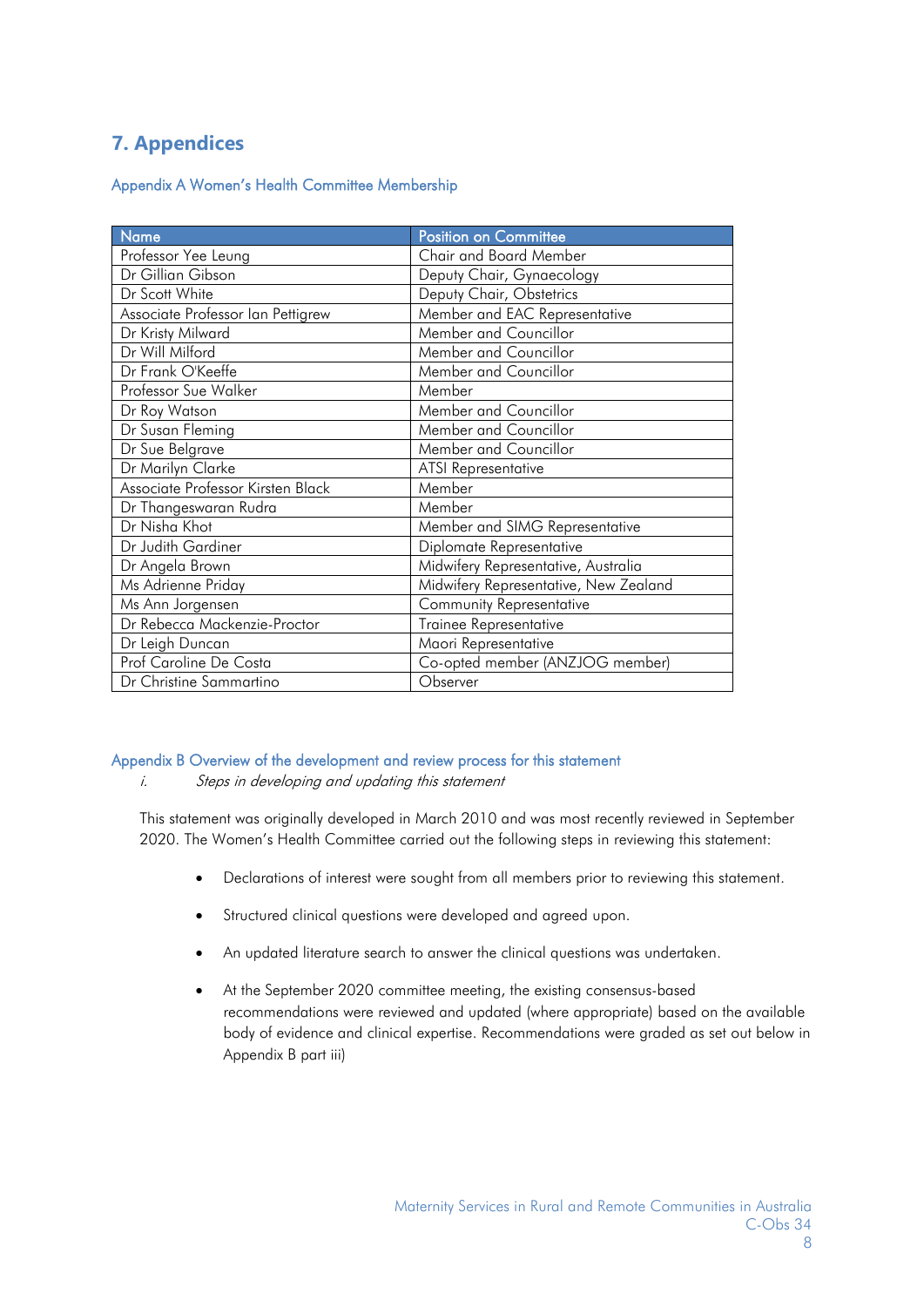#### ii. Declaration of interest process and management

Declaring interests is essential in order to prevent any potential conflict between the private interests of members, and their duties as part of the Women's Health Committee.

A declaration of interest form specific to guidelines and statements was developed by RANZCOG and approved by the RANZCOG Board in September 2012. The Women's Health Committee members were required to declare their relevant interests in writing on this form prior to participating in the review of this statement.

Members were required to update their information as soon as they become aware of any changes to their interests and there was also a standing agenda item at each meeting where declarations of interest were called for and recorded as part of the meeting minutes.

There were no significant real or perceived conflicts of interest that required management during the process of updating this statement.

#### iii. Grading of recommendations

Each recommendation in this College statement is given an overall grade as per the table below, based on the National Health and Medical Research Council (NHMRC) Levels of Evidence and Grades of Recommendations for Developers of Guidelines.<sup>2</sup> Where no robust evidence was available but there was sufficient consensus within the Women's Health Committee, consensus-based recommendations were developed or existing ones updated and are identifiable as such. Consensus-based recommendations were agreed to by the entire committee. Good Practice Notes are highlighted throughout and provide practical guidance to facilitate implementation. These were also developed through consensus of the entire committee.

| Recommendation category |              | Description                                                                                                    |
|-------------------------|--------------|----------------------------------------------------------------------------------------------------------------|
| Evidence-based          | A            | Body of evidence can be trusted to guide practice                                                              |
|                         | <sub>B</sub> | Body of evidence can be trusted to guide practice in most<br>situations                                        |
|                         | $\subset$    | Body of evidence provides some support for<br>recommendation(s) but care should be taken in its<br>application |
|                         | D            | The body of evidence is weak and the recommendation<br>must be applied with caution                            |
| Consensus-based         |              | Recommendation based on clinical opinion and expertise<br>as insufficient evidence available                   |
| Good Practice Note      |              | Practical advice and information based on clinical opinion<br>and expertise                                    |